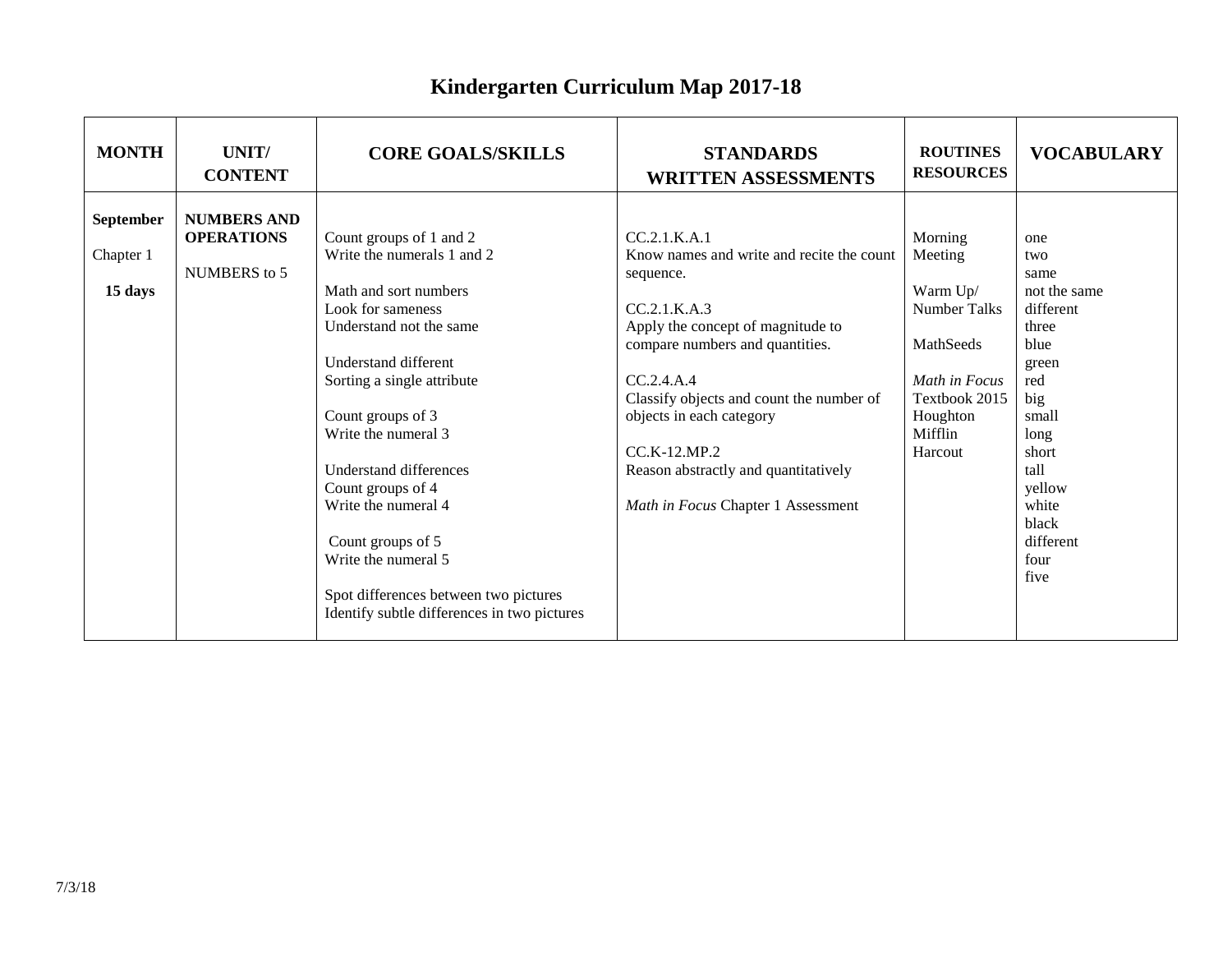| Chapter 2<br>17 days             | <b>NUMBERS TO 10</b>                                                                                  | Count from 1 to 6<br>Read and write the numerals 1 to 6<br>Count from 1 to 7<br>Read and write the numerals 1 to 7<br>Pair names with numerals<br>Count from 1 to 8<br>read and write the numerals 1 to 8<br>Pair numbers names with numerals<br>Introduce the concept of 0<br>Use 0 to 9 to tell the number of objects<br>Read and write the numerals 1 to 9<br>Pair up sets of objects with other sets of the<br>same quantity<br>Introduce one more one less and the same<br>number<br>Pair up sets of objects one-to -one with other<br>sets of the same quantity | CC.2.1.K.A.3<br>Apply the concept of magnitude to<br>compare numbers and quantities.<br>CC.2.4.K.A.4<br>Classify objects and count the number of<br>objects in each category.<br>CC.K-12.MP.2<br>Reason abstractly and quantitatively<br>CC.K-12.MP.4<br>Model with mathematics<br>CC.K-12.MP.5<br>Use appropriate tools strategically.<br>Math in Focus Chapter 2 Assessment | Morning<br>Meeting<br>Warm Up/<br><b>Number Talks</b><br>MathSeeds | six<br>seven<br>eight<br>nine<br>zero<br>one more<br>one less<br>the same number                                                                                                       |
|----------------------------------|-------------------------------------------------------------------------------------------------------|-----------------------------------------------------------------------------------------------------------------------------------------------------------------------------------------------------------------------------------------------------------------------------------------------------------------------------------------------------------------------------------------------------------------------------------------------------------------------------------------------------------------------------------------------------------------------|-------------------------------------------------------------------------------------------------------------------------------------------------------------------------------------------------------------------------------------------------------------------------------------------------------------------------------------------------------------------------------|--------------------------------------------------------------------|----------------------------------------------------------------------------------------------------------------------------------------------------------------------------------------|
| Mid. Oct.<br>Chapter 3<br>8 days | <b>MEASUREMEN</b><br>T, DATA &<br><b>PROBABILITY</b><br>ORDER BY SIZE,<br>LENGTH, OR<br><b>WEIGHT</b> | Pair up sets of objects<br>Order objects by size<br>Use comparing words<br>Pair up sets of objects<br>Order objects according to length<br>Order objects according to weight                                                                                                                                                                                                                                                                                                                                                                                          | CC.2.1.K.A.1<br>Know names and write and recite the count<br>sequence.<br>CC.K-12.MP.2<br>Reason abstractly and quantitatively<br>CC.K-12.MP.5<br>Use appropriate tools strategically.<br>CC.K-12.MP.7-<br>Look for and make use of structure.<br>Math in Focus Chapter 3 Assessment                                                                                          | Morning<br>Meeting<br>Warm Up/<br><b>Number Talks</b><br>MathSeeds | same size<br>different size<br>biggest<br>middle-sized<br>smallest<br>bigger than<br>smaller than<br>shorter than<br>longest<br>shortest<br>heaviest<br>lightest<br>heavier<br>lighter |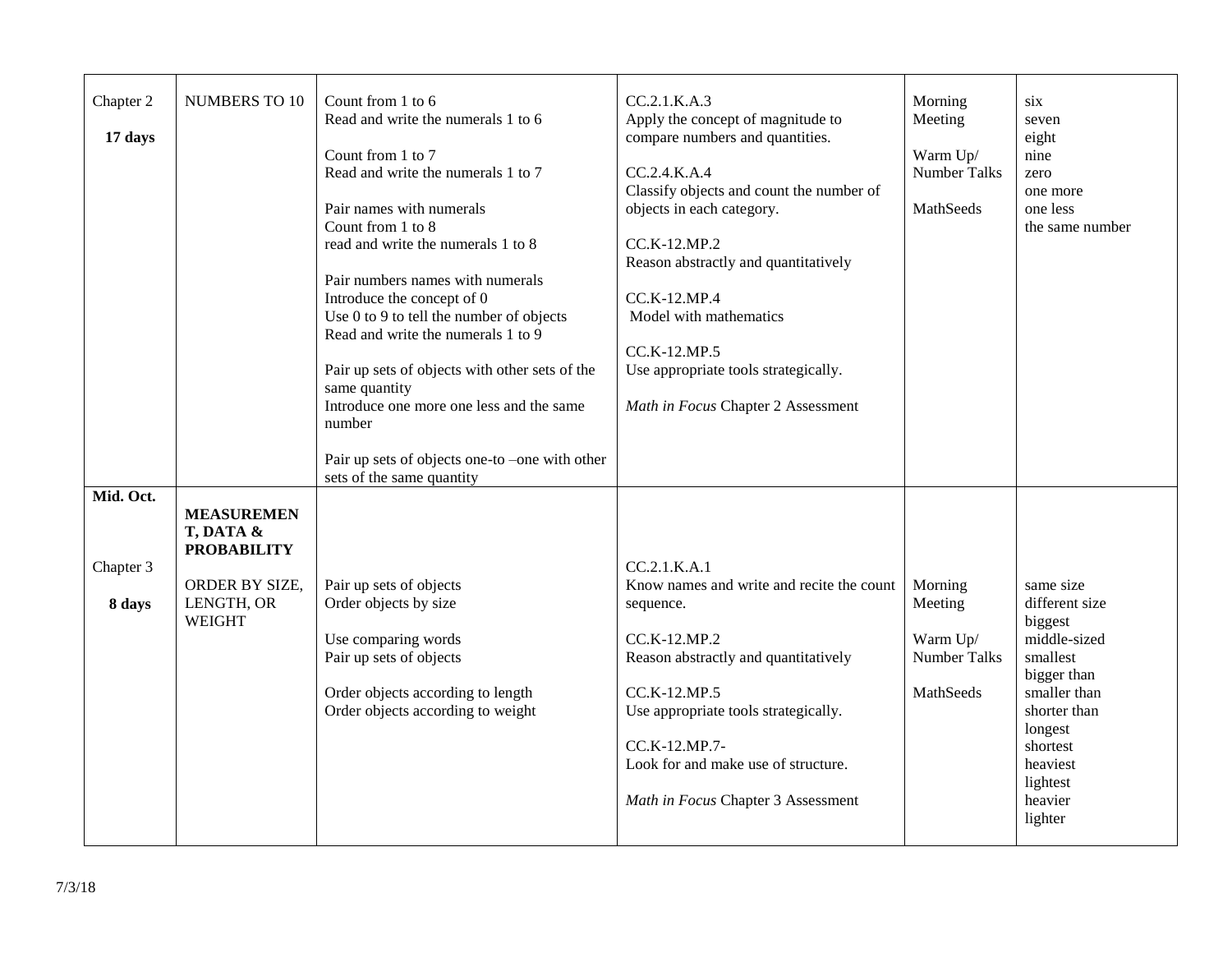| Chapter 4<br>16 days                            | <b>NUMBERS AND</b><br><b>OPERATIONS</b><br><b>COUNTING &amp;</b><br><b>NUMBERS 0 TO</b><br>10 | Composing numbers through 5<br>Decomposing numbers through 5<br>Review counting and one-to-one<br>correspondence<br>Pair number names with numerals<br>Order numbers 0 to 10<br>Understand the concept of one more<br>Know that fingers can represent a set of<br>objects up to $\overline{5}$<br>Know that fingers and toes can represent a<br>set of objects up to 20<br>Determine one more<br>Understand and show the meaning of same<br>and <i>more</i><br>Know how many more<br>Understand and show the meaning of less<br>and fewer<br>Use <i>more</i> and less to compare number values | CC.2.1.K.A.1<br>Know names and write and recite the<br>count sequence.<br>CC.2.1.K.A.2<br>Apply one-to-one correspondence to count<br>the number of objects.<br>CC.2.1.K.A.3<br>Apply the concept of magnitude to<br>compare numbers and quantities.<br>CC.K-12.MP.2<br>Reason abstractly and quantitatively<br>CC.K-12.MP.4<br>Model with mathematics<br>CC.K-12.MP.5<br>Use appropriate tools strategically.<br>CC.K-12.MP.6<br>Attend to precision.<br>Math in Focus Chapter 4 Assessment | Morning<br>Meeting<br>Warm Up/<br><b>Number Talks</b><br>MathSeeds | one more<br>one less<br>fewer                                                                                                            |
|-------------------------------------------------|-----------------------------------------------------------------------------------------------|------------------------------------------------------------------------------------------------------------------------------------------------------------------------------------------------------------------------------------------------------------------------------------------------------------------------------------------------------------------------------------------------------------------------------------------------------------------------------------------------------------------------------------------------------------------------------------------------|----------------------------------------------------------------------------------------------------------------------------------------------------------------------------------------------------------------------------------------------------------------------------------------------------------------------------------------------------------------------------------------------------------------------------------------------------------------------------------------------|--------------------------------------------------------------------|------------------------------------------------------------------------------------------------------------------------------------------|
| Mid. Oct. -<br>End. Oct.<br>Chapter 5<br>8 days | MEASUREMENT,<br>DATA &<br><b>PROBABILITY</b><br>SIZE $\&$<br><b>POSITION</b>                  | Review size comparisons using big and<br>small.<br>Understand the concept of same sized objects<br>Explore the idea that only a few big objects<br>fit into small spaces and many objects fit into<br>big spaces<br>Identify positions of objects in space<br>Use appropriate positional language to<br>describe and compare                                                                                                                                                                                                                                                                   | CC.2.1.K.A.1<br>Know names and write and recite the count<br>sequence.<br>CC.2.1.K.A.3<br>Apply the concept of magnitude to<br>compare numbers and quantities<br>CC.2.4.K.A.1<br>Describe and compare attributes of length,<br>area, weight, and capacity of everyday<br>objects.<br>CC.2.4.K.A.4<br>Classify objects and count the number of<br>objects in each category.                                                                                                                   | Morning<br>Meeting<br>Warm Up/<br>Number Talks<br>MathSeeds        | big<br>bigger<br>small<br>smaller<br>same size<br>on top of<br>under<br>next<br>behind<br>between<br>beside<br>in front of<br>in back of |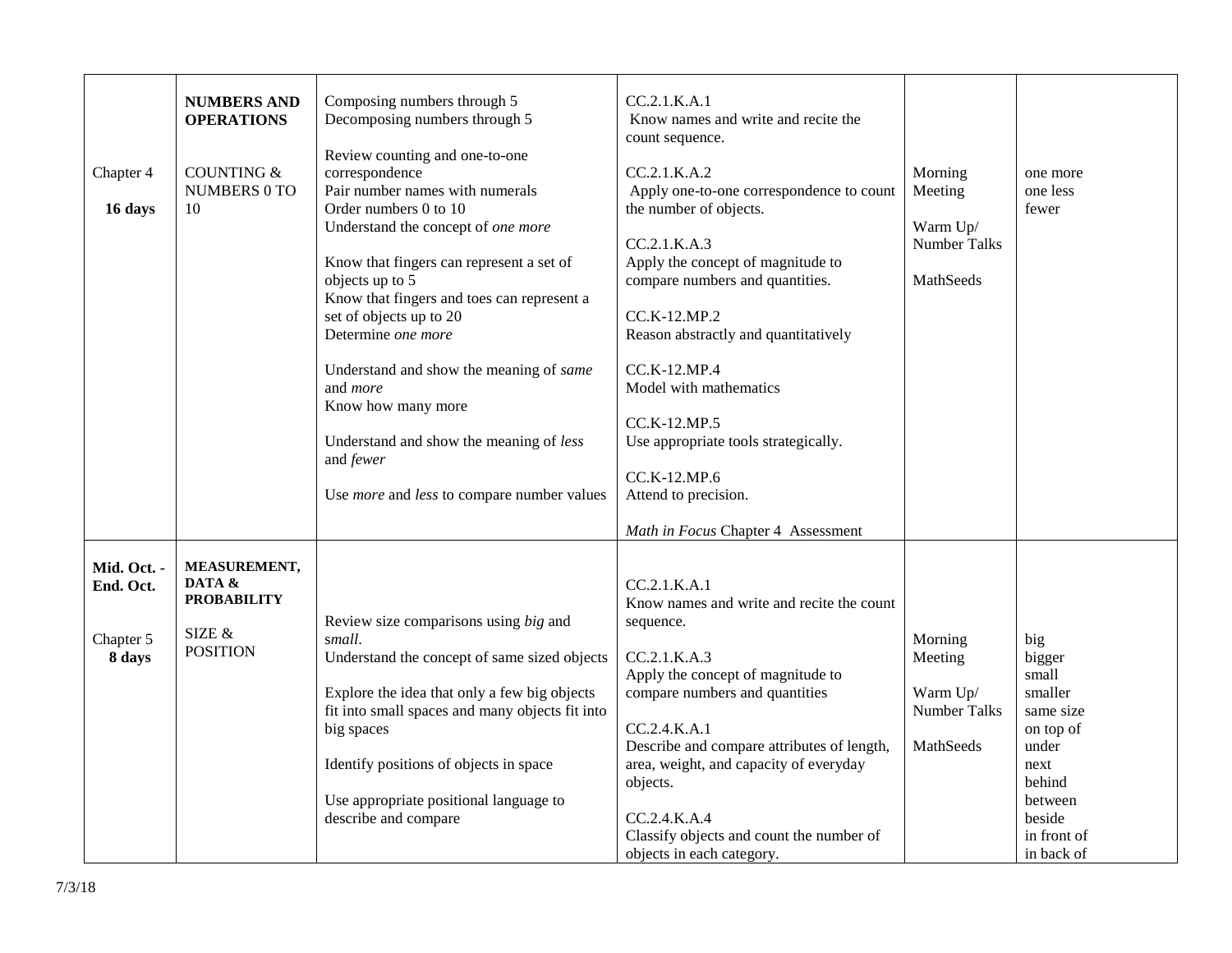|                                  |                                                                 |                                                                                                                                                                                                                                                                                                                                                        | CC.K-12.MP.4<br>Model with mathematics<br>$CC_K-12_MP_5$<br>Use appropriate tools strategically.<br>CC.K-12.MP.7<br>Look for and make use of structure.<br>Math in Focus Chapter 5 Assessment                                                                                                                                                                |                                                                    | inside<br>outside<br>before<br>after                                                                                                                               |
|----------------------------------|-----------------------------------------------------------------|--------------------------------------------------------------------------------------------------------------------------------------------------------------------------------------------------------------------------------------------------------------------------------------------------------------------------------------------------------|--------------------------------------------------------------------------------------------------------------------------------------------------------------------------------------------------------------------------------------------------------------------------------------------------------------------------------------------------------------|--------------------------------------------------------------------|--------------------------------------------------------------------------------------------------------------------------------------------------------------------|
| Mid Nov.<br>Chapter 6<br>11 days | <b>NUMBERS AND</b><br><b>OPERATIONS</b><br><b>NUMBERS TO 20</b> | Review numbers 0 to 9<br>Count to 10<br>Read and write the numeral 10<br>Rote count to 20<br>Count 10 to 12<br>Read and write the numerals<br>10 to 12<br>Count from 13 to 16<br>Read and write the numerals 13 to 16<br>Count from 17 to 20<br>Read and write the numerals 17 to 20<br>Compare groups of up to 20<br>Order groups of up to 20 objects | CC.2.1.K.A.1<br>Know names and write and recite the<br>count sequence.<br>CC.2.1.K.A.2<br>Apply one-to-one correspondence to count<br>the number of objects.<br>CC.K-12.MP.2<br>Reason abstractly and quantitatively<br>CC.K-12.MP.4<br>Model with mathematics<br>CC.K-12.MP.5<br>Use appropriate tools strategically.<br>Math in Focus Chapter 6 Assessment | Morning<br>Meeting<br>Warm Up/<br><b>Number Talks</b><br>MathSeeds | ten<br>eleven<br>twelve<br>thirteen<br>fourteen<br>fifteen<br>sixteen<br>seventeen<br>eighteen<br>nineteen<br>twenty<br>more<br>fewer<br>greater than<br>less than |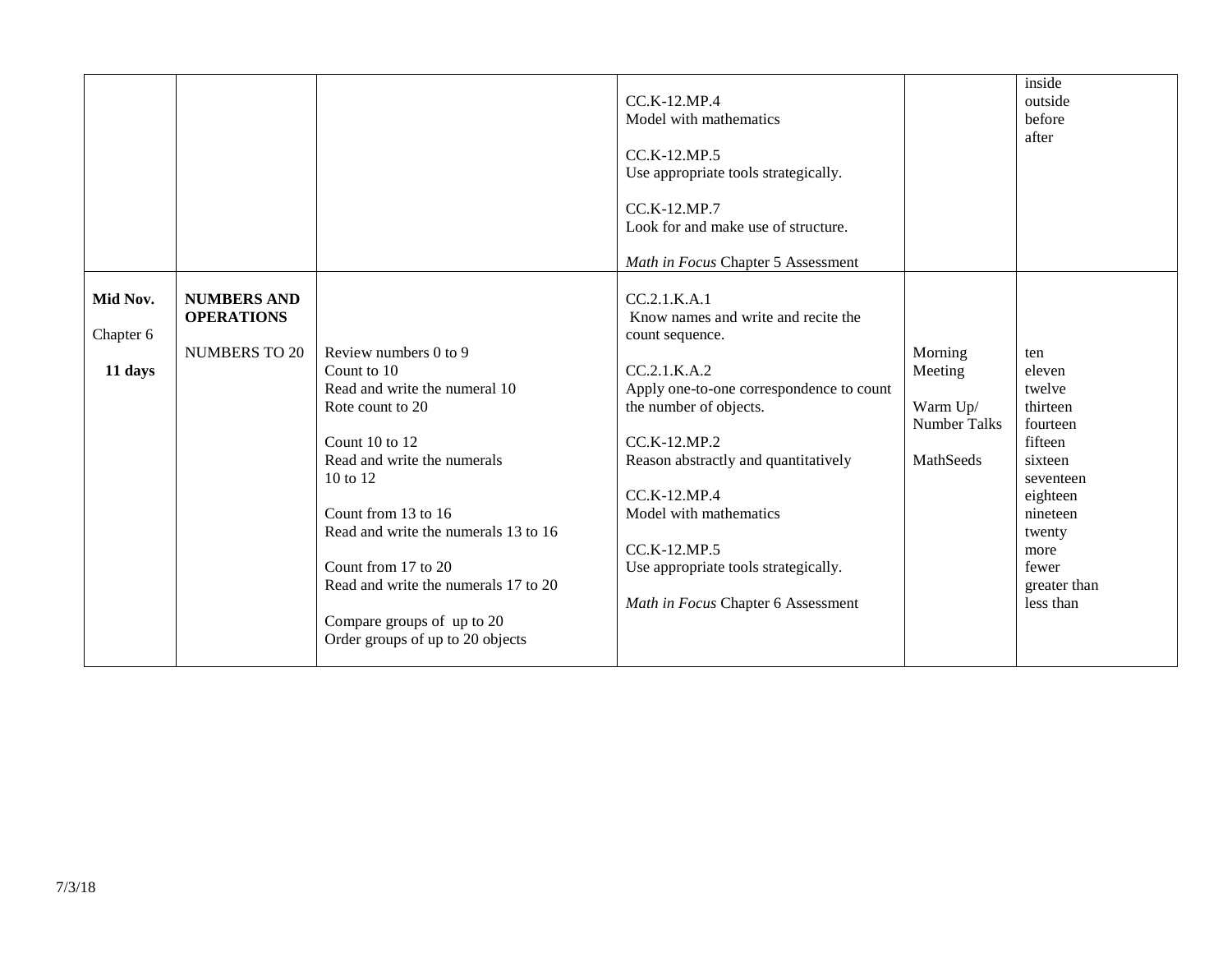| Dec - Jan.<br>Chapter 7<br>10 days | <b>GEOMETRY</b><br><b>SOLID AND</b><br><b>FLAT SHAPES</b>           | Recognize and name basic shapes<br>Understand that some shapes have flat faces,<br>edges, and corners and some do not.<br>Describe basic solids and flat shapes<br>Recognize the relationship between solid<br>shapes and flat shapes<br>Draw flat shapes<br>Revisit big and small<br>Identify basic flat shapes within a scene<br>Make a picture using basic flat shapes<br>Identify and extend a shape pattern       | CC.2.3.K.A.1<br>Identify and describe two- and three-<br>dimensional shapes<br>CC.2.3.K.A.2<br>Analyze, compare, create, and compose<br>two- and three- dimensional shapes.<br>CC.K-12.MP.4<br>Model with mathematics<br>CC.K-12.MP.5<br>Use appropriate tools strategically.<br>Math in Focus Chapter 7 Assessment           | Morning<br>Meeting<br>Warm Up/<br>Number Talks<br>MathSeeds        | face<br>edge<br>corner<br>cube<br>cone<br>cylinder<br>sphere<br>pyramid<br>circle<br>triangle<br>square<br>rectangle<br>big<br>small<br>hexagon<br>shape pattern |
|------------------------------------|---------------------------------------------------------------------|------------------------------------------------------------------------------------------------------------------------------------------------------------------------------------------------------------------------------------------------------------------------------------------------------------------------------------------------------------------------------------------------------------------------|-------------------------------------------------------------------------------------------------------------------------------------------------------------------------------------------------------------------------------------------------------------------------------------------------------------------------------|--------------------------------------------------------------------|------------------------------------------------------------------------------------------------------------------------------------------------------------------|
| Mid. Jan.<br>Chapter 8<br>15 days  | <b>NUMBERS AND</b><br><b>OPERATIONS</b><br><b>NUMBERS TO</b><br>100 | Recognize and use pairs for counting<br>Count by 2's<br>Use the counting by 2's sequence to count up<br>to 20 objects<br>Count by 5's up to 20<br>Keep count of numbers using tallies<br>Count to 100<br>Count by 10's<br>Count to 49<br>Count from any given number to 49<br>Count to 79<br>Count from any given number to 79<br>Count to 100<br>Count from any given number to 100<br>Sequence numbers from 1 to 100 | CC.2.1.K.A.1<br>Know names and write and recite the count<br>sequence.<br>CC.2.1.K.A.3<br>Apply the concept of magnitude to<br>compare numbers and quantities.<br>CC.K-12.MP.4<br>Model with mathematics<br>$CC.K-12.MP.8$<br>Look for and express regularity in repeated<br>reasoning.<br>Math in Focus Chapter 8 Assessment | Morning<br>Meeting<br>Warm Up/<br><b>Number Talks</b><br>MathSeeds | pairs<br>twos<br>fives<br>tally<br>ten<br>twenty<br>thirty<br>forty<br>fifty<br>sixty<br>seventy<br>eighty<br>ninety<br>hundred<br>tens                          |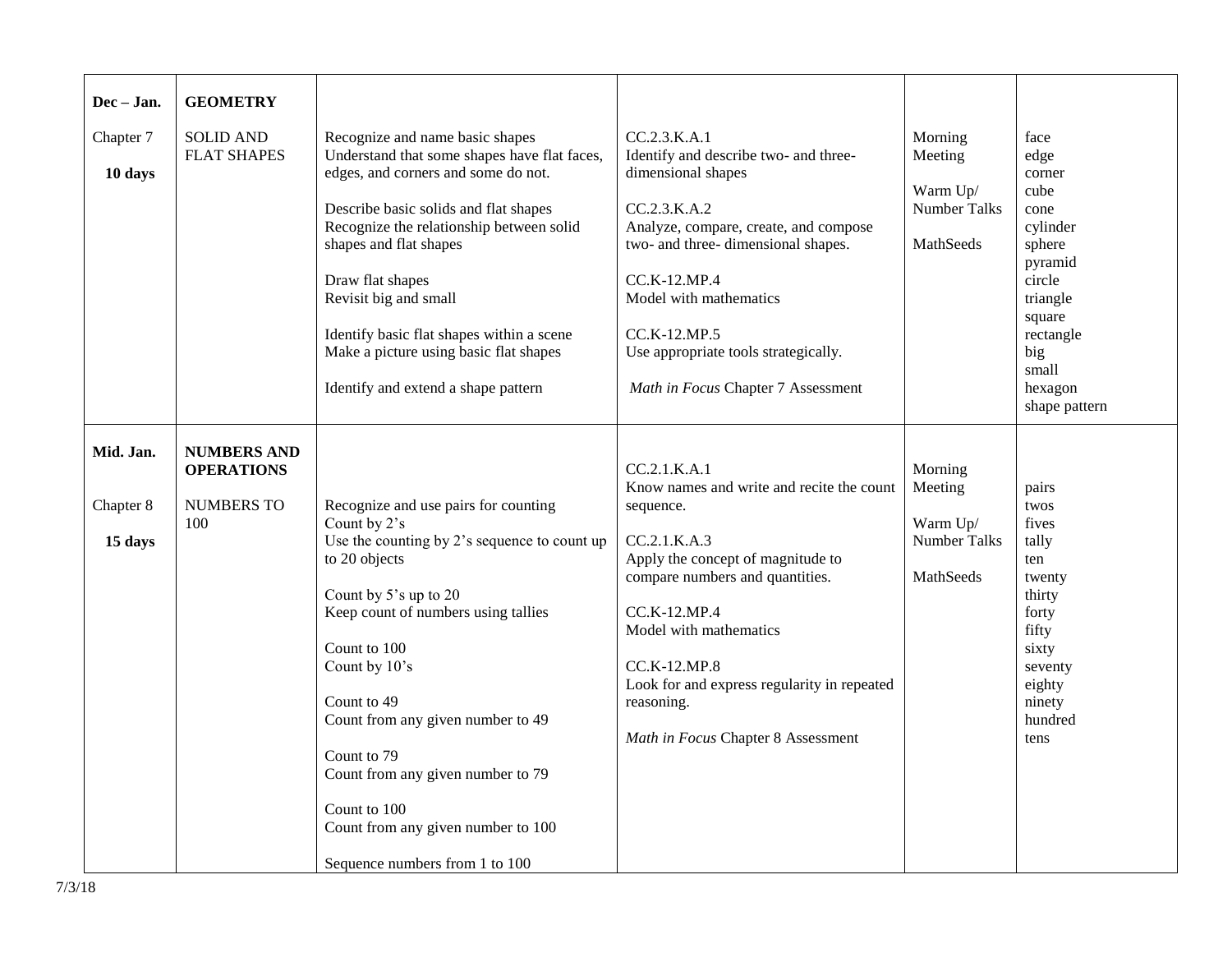| Feb.      | <b>COMPARING</b><br><b>SETS</b> | Compare sets of up to 10 objects<br>Understand fewer and less | CC.2.1.K.A.1<br>Know names and write and recite the                                                        | Morning             | fewer<br>less  |
|-----------|---------------------------------|---------------------------------------------------------------|------------------------------------------------------------------------------------------------------------|---------------------|----------------|
| Chapter 9 |                                 | Understand more                                               | count sequence.                                                                                            | Meeting             | more           |
| 9 days    |                                 | Recognize and understand number trains                        | CC.2.1.K.A.2                                                                                               | Warm Up/            | most<br>fewest |
|           |                                 | Compare sets of up to 20 objects                              | Apply one-to-one correspondence to count<br>the number of objects.                                         | <b>Number Talks</b> |                |
|           |                                 | Understand most and fewest                                    |                                                                                                            | MathSeeds           |                |
|           |                                 | Count difference through comparing sets in<br>one-to one      | CC.2.1.K.A.3                                                                                               |                     |                |
|           |                                 | correspondence                                                | Apply the concept of magnitude to<br>compare numbers and quantities.                                       |                     |                |
|           |                                 | Count on<br>Add using number trains<br>Count on using fingers | CC.2.2.K.A.1 Extend the concepts of<br>putting together and taking apart to add<br>and subtract within 10. |                     |                |
|           |                                 |                                                               | $CC.K-12.MP.2$<br>Reason abstractly and quantitatively                                                     |                     |                |
|           |                                 |                                                               | $CC$ .K-12.MP.4<br>Model with mathematics                                                                  |                     |                |
|           |                                 |                                                               | $CC.K-12.MP.5$<br>Use appropriate tools strategically.                                                     |                     |                |
|           |                                 |                                                               | Math in Focus Chapter 9 Assessment                                                                         |                     |                |
|           |                                 |                                                               |                                                                                                            |                     |                |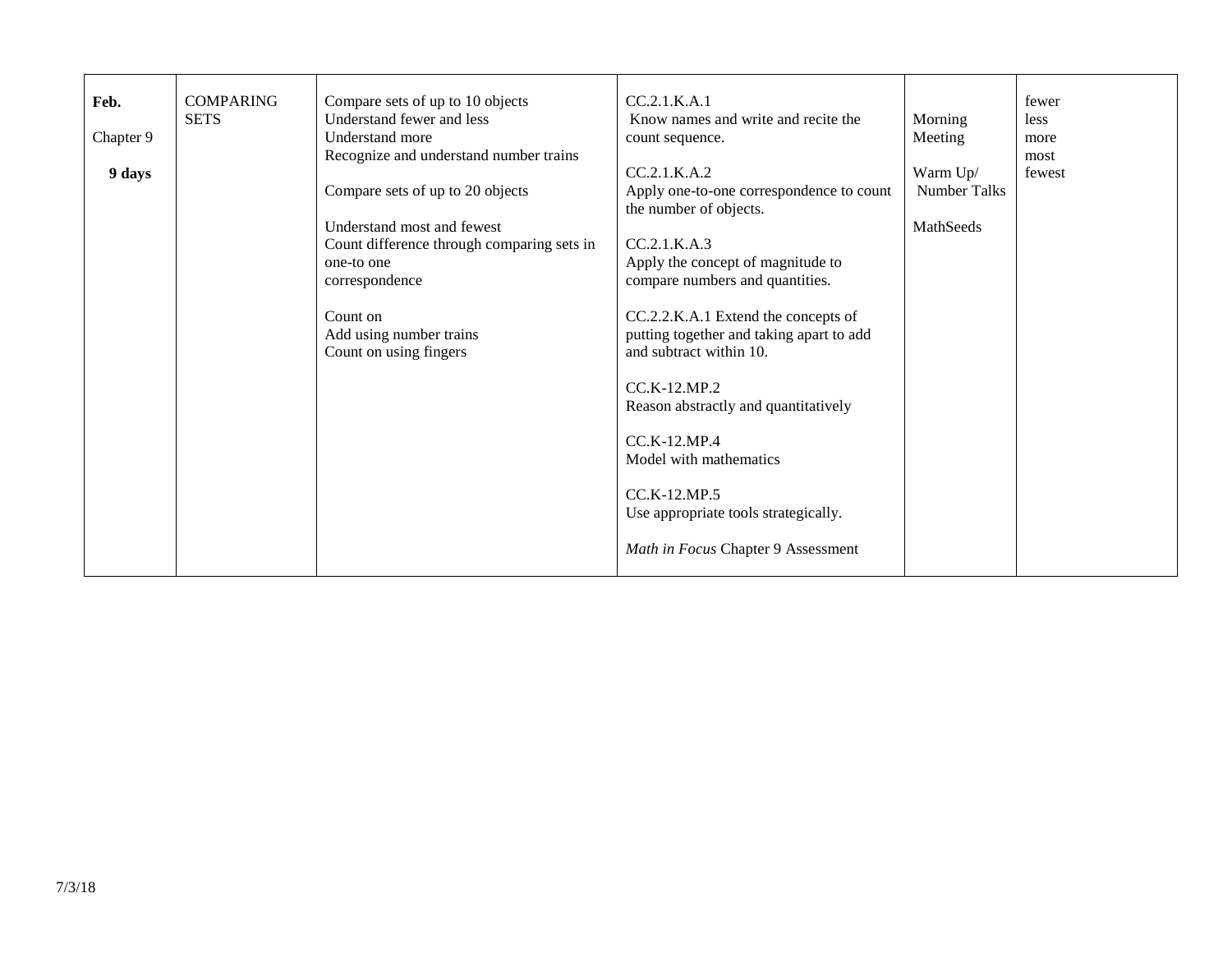| Chapter 10<br>6 days          | <b>ORDINAL</b><br><b>NUMBERS</b>   | Sequence events<br>Understand <i>first</i> , <i>next</i> , and <i>last</i> to sequence<br>events<br>Understand first, second, third, and last to<br>sequence events<br>Understand <i>first</i> , <i>second</i> , and <i>third</i> in terms<br>of physical position<br>Understand before and after in terms of<br>physical position<br>Rank preferences using first, second, and<br>third<br>Make picture graphs based on preferences | CC.K-12.MP.7<br>Look for and make use of structure.<br>Math in Focus Chapter 10 Assessment<br>C-Day Fact Fluency Check                                                                                                                                                                             | Morning<br>Meeting<br>Warm Up/<br>Number Talks<br>MathSeeds<br>C-Day Fact<br>Fluency<br>Checks begin | first<br>next<br>last<br>second<br>third<br>before<br>after                                                                                                                                                                                                                             |
|-------------------------------|------------------------------------|--------------------------------------------------------------------------------------------------------------------------------------------------------------------------------------------------------------------------------------------------------------------------------------------------------------------------------------------------------------------------------------------------------------------------------------|----------------------------------------------------------------------------------------------------------------------------------------------------------------------------------------------------------------------------------------------------------------------------------------------------|------------------------------------------------------------------------------------------------------|-----------------------------------------------------------------------------------------------------------------------------------------------------------------------------------------------------------------------------------------------------------------------------------------|
| March<br>Chapter 11<br>4 days | <b>CALENDAR</b><br><b>PATTERNS</b> | Know the days of the week and how many<br>there are<br>Understand today, tomorrow, and yesterday<br>Understand how to read a calendar<br>Review before, after, and between<br>Order the days of the week<br>Know the months of the year and how many<br>there are<br>Order the months of the year<br>Review before, after, and between<br>Make and interpret pictographs                                                             | CC.2.4.K.A.1<br>Describe and compare attributes of length,<br>area, weight, and capacity of everyday<br>objects.<br>CC.K-12.MP.5<br>Use appropriate tools strategically.<br>CC.K-12.MP.7<br>Look for and make use of structure.<br>Math in Focus Chapter 11 Assessment<br>C-Day Fact Fluency Check | Morning<br>Meeting<br>Warm Up/<br><b>Number Talks</b><br>MathSeeds                                   | day<br>month<br>week<br>year<br>Sunday<br>January<br>February<br>Monday<br>March<br>Tuesday<br>Wednesday April<br>Thursday<br>May<br>Friday<br>June<br>Saturday<br>July<br>today<br>August<br>September<br>tomorrow<br>October<br>yesterday<br>November<br>warmer<br>cooler<br>December |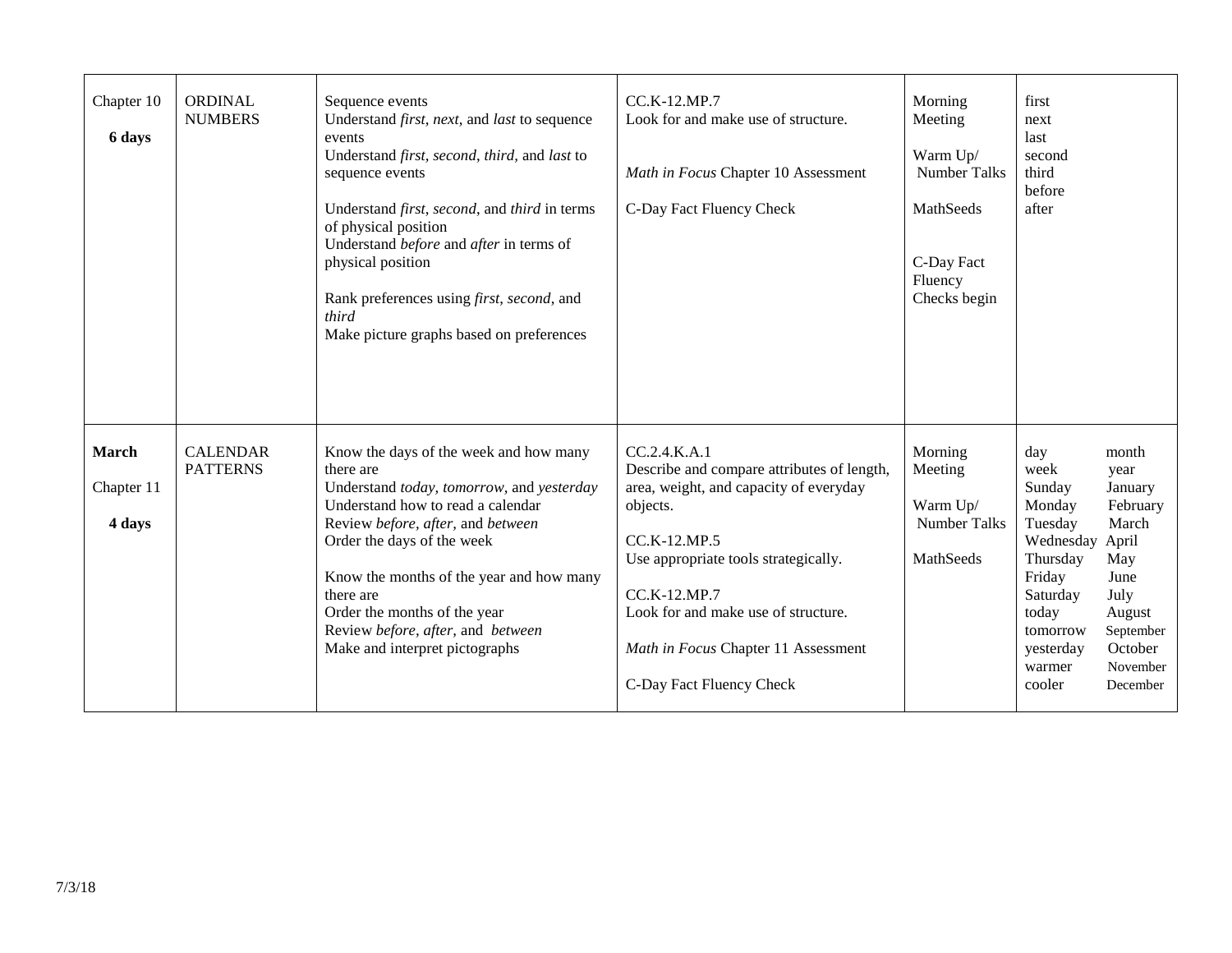| <b>COUNTING ON</b><br>Revisit associating fingers with numbers<br>Chapter 12<br>Revisit ordering numbers<br>& COUNTING<br>Revisit comparing using one-to-one<br><b>BACK</b><br>7 days<br>correspondence<br>Count back using fingers<br>Count back using other representations<br>Revisit more and fewer<br>Count up and back to find the difference<br>between two sets | CC.2.1.K.A.1<br>Know names and write and recite the count<br>sequence.<br>CC.2.1.K.A.2<br>Apply one-to-one correspondence to count<br>the number of objects.<br>CC.2.1.K.A.3<br>Apply the concept of magnitude to<br>compare numbers and quantities.<br>CC.2.2.K.A.1 Extend the concepts of<br>putting together and taking apart to add<br>and subtract within 10.<br>CC.K-12.MP.1 Make sense of problems<br>and persevere in solving them.<br>CC.K-12.MP.4<br>Model with mathematics<br>CC.K-12.MP.5<br>Use appropriate tools strategically.<br>Math in Focus Chapter 12 Assessment<br>C Day Fact Fluency Check | Morning<br>Meeting<br>Warm Up/<br><b>Number Talks</b><br>MathSeeds |
|-------------------------------------------------------------------------------------------------------------------------------------------------------------------------------------------------------------------------------------------------------------------------------------------------------------------------------------------------------------------------|------------------------------------------------------------------------------------------------------------------------------------------------------------------------------------------------------------------------------------------------------------------------------------------------------------------------------------------------------------------------------------------------------------------------------------------------------------------------------------------------------------------------------------------------------------------------------------------------------------------|--------------------------------------------------------------------|
|-------------------------------------------------------------------------------------------------------------------------------------------------------------------------------------------------------------------------------------------------------------------------------------------------------------------------------------------------------------------------|------------------------------------------------------------------------------------------------------------------------------------------------------------------------------------------------------------------------------------------------------------------------------------------------------------------------------------------------------------------------------------------------------------------------------------------------------------------------------------------------------------------------------------------------------------------------------------------------------------------|--------------------------------------------------------------------|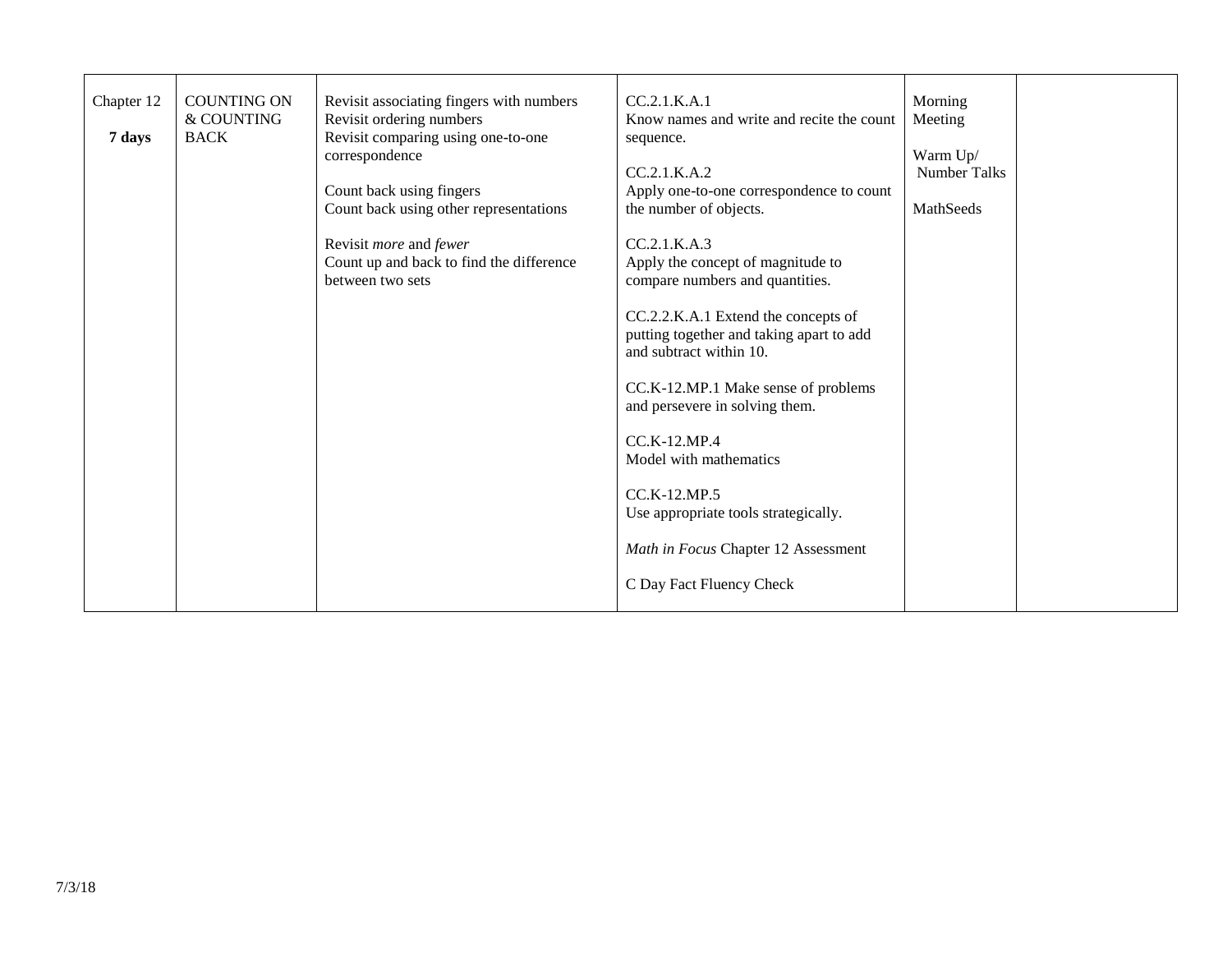| Chapter 13<br>3 days                         | <b>PATTERNS</b>     | Recognize, extend, and create a repeating<br>pattern<br>Identify a missing portion of a repeating<br>pattern<br>Create ABABAB, AABAAB, ABBABB,<br>and ABCABC repeating patterns                                                                                                                                                                                                                                                       | CC.2.3.K.A.2<br>Analyze, compare, create, and compose<br>two- and three- dimensional shapes.<br>CC.K-12.MP.1<br>Make sense of problems and persevere in<br>solving them.<br>CC.K-12.MP.3<br>Use appropriate tools strategically.<br>CC.K-12.MP.4<br>Model with mathematics<br>CC.K-12.MP.5<br>Use appropriate tools strategically.<br>CC.K-12.MP.7<br>Look for and make use of structure.<br>Math in Focus Chapter 13 Assessment<br>C- Day Fact Fluency Check | Morning<br>Meeting<br>Warm Up/<br><b>Number Talks</b><br>MathSeeds        | repeating patterns<br>pattern unit |
|----------------------------------------------|---------------------|---------------------------------------------------------------------------------------------------------------------------------------------------------------------------------------------------------------------------------------------------------------------------------------------------------------------------------------------------------------------------------------------------------------------------------------|---------------------------------------------------------------------------------------------------------------------------------------------------------------------------------------------------------------------------------------------------------------------------------------------------------------------------------------------------------------------------------------------------------------------------------------------------------------|---------------------------------------------------------------------------|------------------------------------|
| End<br><b>March</b><br>Chapter 14<br>10 days | <b>NUMBER FACTS</b> | Review composing and decomposing<br>numbers through 5<br>Compose numbers through 10<br>Decompose numbers through 10<br>Combine sets to make $5, 6, 7, 8, 9$ , and $10$<br>Compose numbers to 20 with five-frames<br>and ten-frames<br>Decompose numbers to 20 with five-frames<br>and ten frames.<br>Count on using a number line<br>Count on to find the difference<br>Combine two sets to find how many more for<br>sums through 15 | CC.2.1.K.A.3<br>Apply the concept of magnitude to<br>compare numbers and quantities.<br>CC.2.1.K.B.1<br>Use place value to compose and<br>decompose numbers to 19.<br>CC.K-12.MP.1 Make sense of problems<br>and persevere in solving them.<br>CC.K-12.MP.2<br>Reason abstractly and quantitatively<br>CC.K-12.MP.3<br>Use appropriate tools strategically.                                                                                                   | Morning<br>Meeting<br>Warm Up/<br><b>Number Talks</b><br><b>MathSeeds</b> |                                    |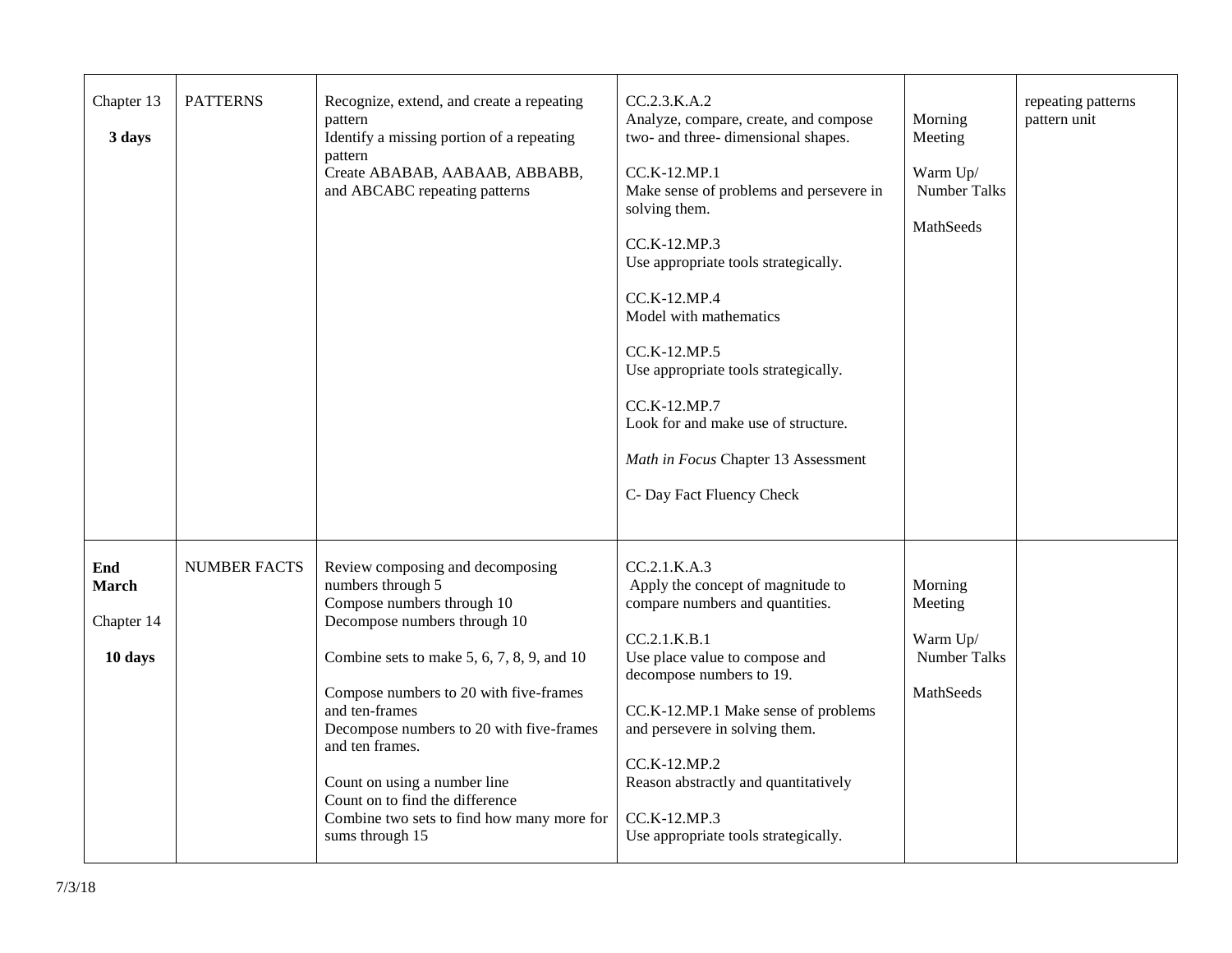|                                      |                           |                                                                                                                                                                                                                                                                                                             | CC.K-12.MP.4<br>Model with mathematics<br>CC.K-12.MP.5<br>Use appropriate tools strategically.<br>CC.K-12.MP.7<br>Look for and make use of structure.<br>Math in Focus Chapter 14 Assessment<br>C-Day Fact Fluency Check                                                                                                                                                                                                                                                                                                                                                                                                  |                                                             |                                                          |
|--------------------------------------|---------------------------|-------------------------------------------------------------------------------------------------------------------------------------------------------------------------------------------------------------------------------------------------------------------------------------------------------------|---------------------------------------------------------------------------------------------------------------------------------------------------------------------------------------------------------------------------------------------------------------------------------------------------------------------------------------------------------------------------------------------------------------------------------------------------------------------------------------------------------------------------------------------------------------------------------------------------------------------------|-------------------------------------------------------------|----------------------------------------------------------|
| <b>April</b><br>Chapter 15<br>7 days | LENGTH &<br><b>HEIGHT</b> | Review long, and short<br>Review longer, longest, shorter and shortest<br>Compare lengths<br>Use nonstandard units to measure and<br>compare lengths<br>Understand that more units are needed to<br>measure a longer object than a shorter object<br>Find differences in lengths using nonstandard<br>units | CC.2.1.K.A.1<br>Know names and write and recite the count<br>sequence.<br>CC.2.1.K.A.2<br>Apply one-to-one correspondence to count<br>the number of objects.<br>CC.2.1.K.A.3<br>Apply the concept of magnitude to<br>compare numbers and quantities.<br>CC.2.4.K.A.1<br>Describe and compare attributes of length,<br>area, weight, and capacity of everyday<br>objects.<br>CC.K-12.MP.1<br>Make sense of problems and persevere in<br>solving them.<br>CC.K-12.MP.4<br>Model with mathematics.<br>CC.K-12.MP.7<br>Look for and make use of structure.<br>Math in Focus Chapter 15 Assessment<br>C-Day Fact Fluency Check | Morning<br>Meeting<br>Warm Up/<br>Number Talks<br>MathSeeds | long<br>short<br>longer<br>lonest<br>shorter<br>shortest |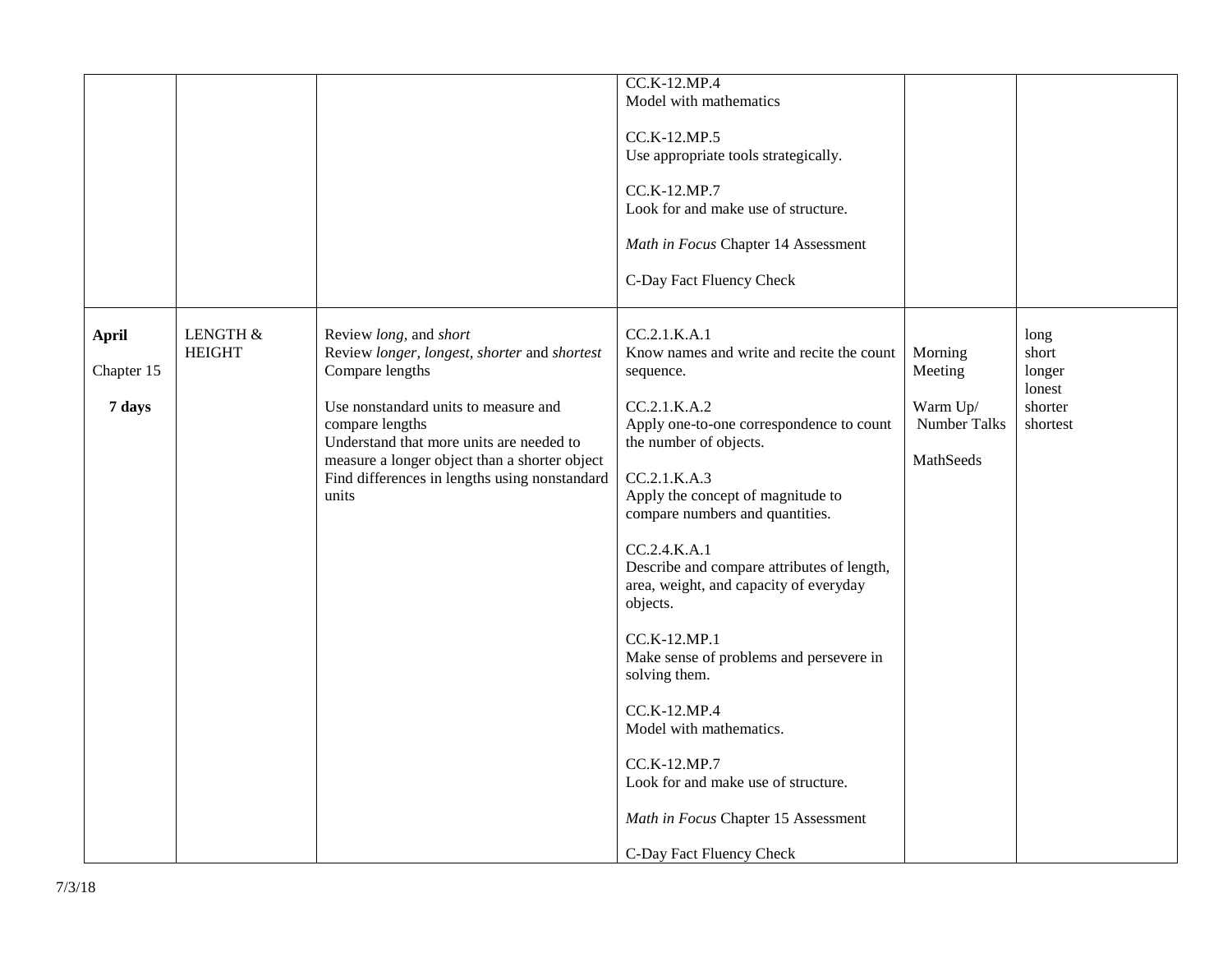| Chapter 16<br>5 days | <b>CLASSIFYING &amp;</b><br><b>SORTING</b> | Classify objects using one attribute (color,<br>size, shape, special features.)<br>Identify objects that do not belong to a set<br>Classify objects according to two attributes.<br>Classify objects according to three attributes.<br>Sort objects by one or two attributes (color,<br>size, shape, and special features) | CC.2.4.K.A.1<br>Describe and compare attributes of length,<br>area, weight, and capacity of everyday<br>objects.<br>CC.K-12.MP.1<br>Make sense of problems and persevere in<br>solving them.<br>CC.K-12.MP.4<br>Model with mathematics.<br>CC.K-12.MP.5<br>Use appropriate tools strategically.<br>CC.K-12.MP.7<br>Look for and make use of structure.<br>Math in Focus Chapter 16 Assessment | Morning<br>Meeting<br>Warm Up/<br>Number Talks<br>MathSeeds | color<br>shape<br>size<br>pattern<br>same<br>different<br>sort |
|----------------------|--------------------------------------------|----------------------------------------------------------------------------------------------------------------------------------------------------------------------------------------------------------------------------------------------------------------------------------------------------------------------------|-----------------------------------------------------------------------------------------------------------------------------------------------------------------------------------------------------------------------------------------------------------------------------------------------------------------------------------------------------------------------------------------------|-------------------------------------------------------------|----------------------------------------------------------------|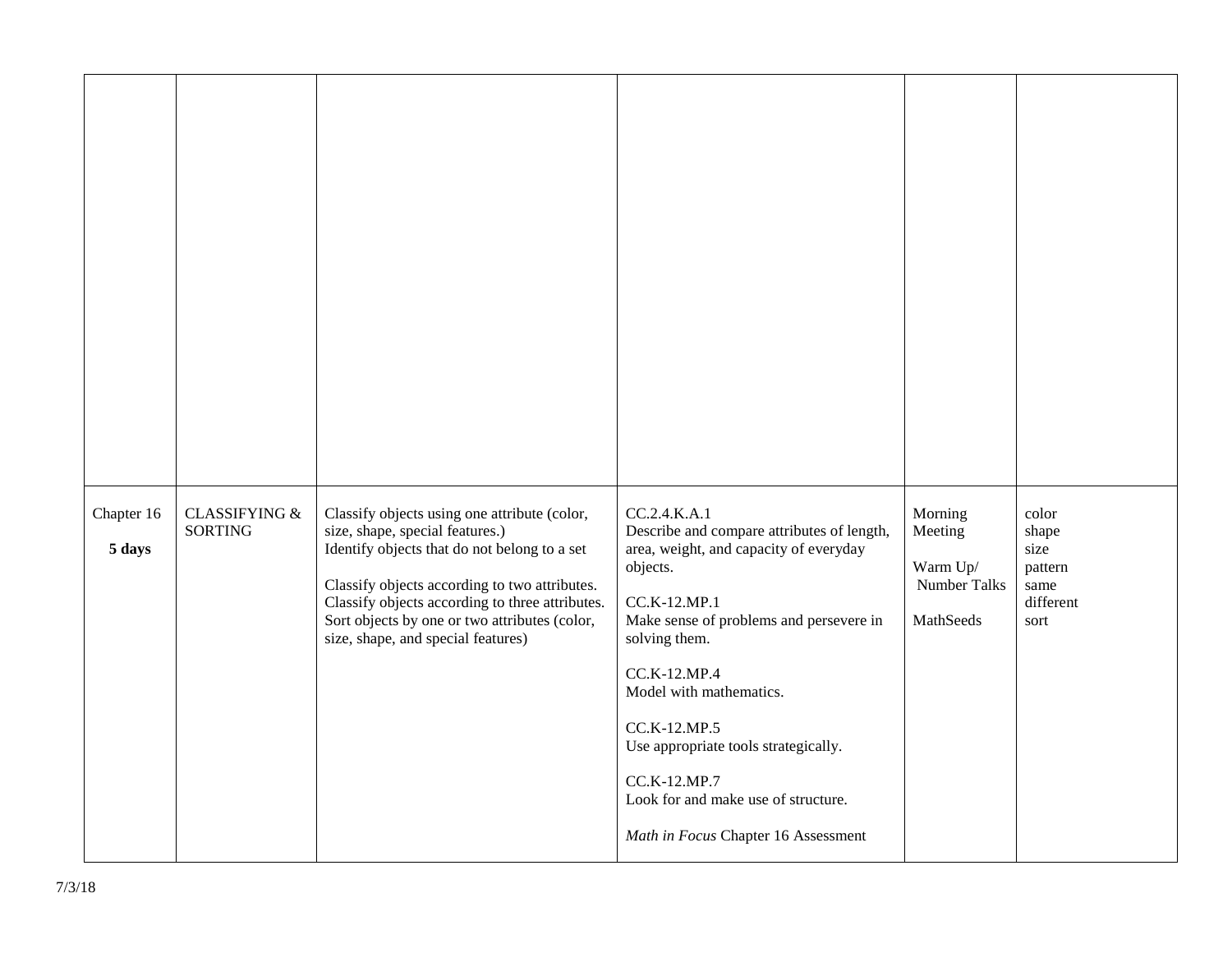|                                    |                                   |                                                                                                                                                                                                                                                                  | <b>C-DAY Fact Fluency Check</b>                                                                                                                                                                                                                                                                                                                                                                                                                                                                     |                                                             |                                        |
|------------------------------------|-----------------------------------|------------------------------------------------------------------------------------------------------------------------------------------------------------------------------------------------------------------------------------------------------------------|-----------------------------------------------------------------------------------------------------------------------------------------------------------------------------------------------------------------------------------------------------------------------------------------------------------------------------------------------------------------------------------------------------------------------------------------------------------------------------------------------------|-------------------------------------------------------------|----------------------------------------|
| <b>May</b><br>Chapter 17<br>5 days | <b>ADDITION</b><br><b>STORIES</b> | Understand addition as the joining of two<br>sets<br>Understand symbols $+$ and $=$ and number<br>sentence<br>Use symbols and numerals to write number<br>sentences<br>represent addition stories with addition<br>sentences<br>Fluency with addition facts to 5 | CC.2.1.K.A.1<br>Know names and write and recite the count<br>sequence.<br>CC.2.1.K.A.3<br>Apply the concept of magnitude to<br>compare numbers and quantities.<br>CC.2.2.K.A.1 Extend the concepts of<br>putting together and taking apart to add<br>and subtract within 10.<br>CC.K-12.MP.1<br>Make sense of problems and persevere in<br>solving them.<br>CC.K-12.MP.2<br>Reason abstractly and quantitatively.<br>CC.K-12.MP.4<br>Model with mathematics.<br>Math in Focus Chapter 17 Assessment | Morning<br>Meeting<br>Warm Up/<br>Number Talks<br>MathSeeds | plus<br>is equal to<br>number sentence |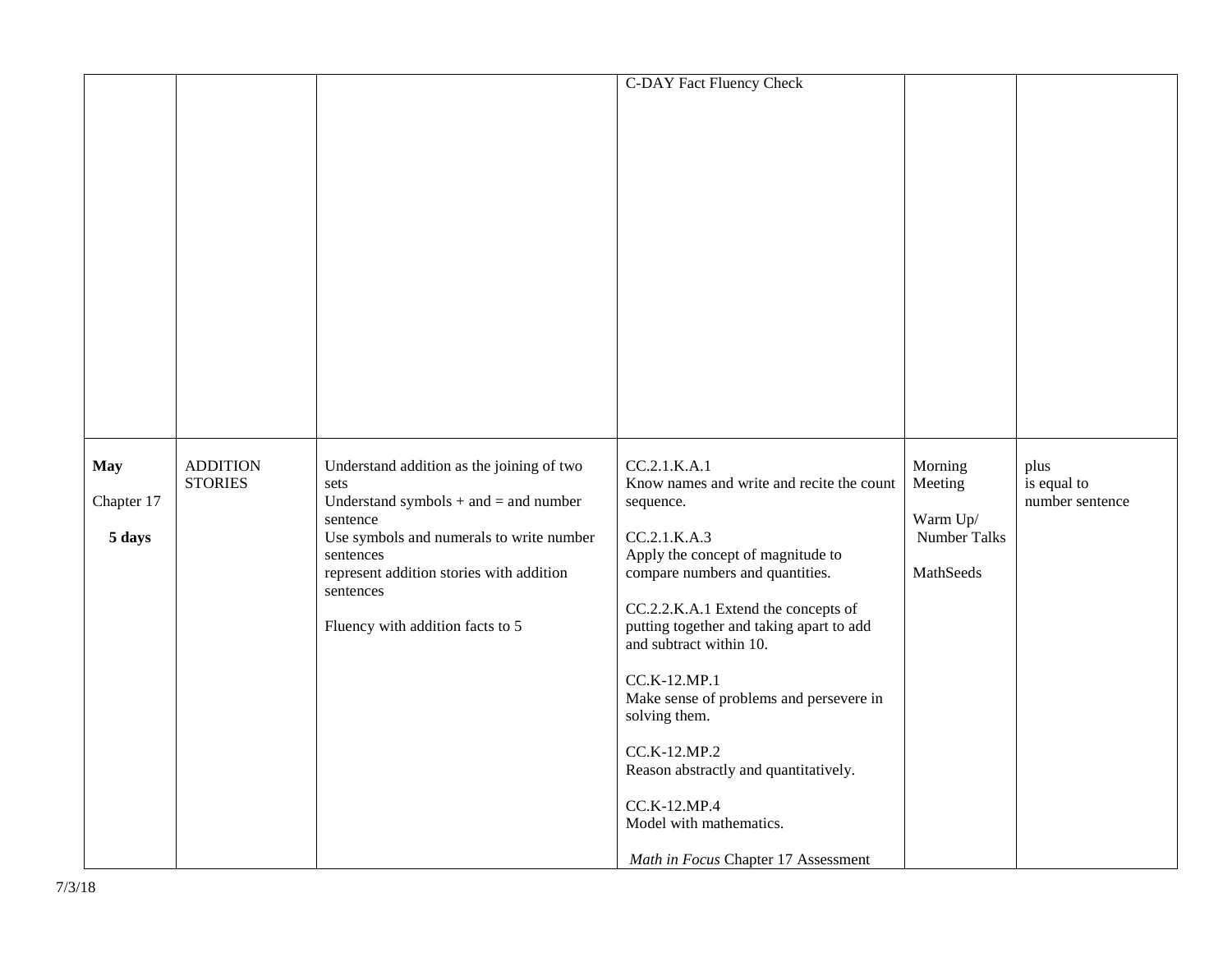|                      |                                      |                                                                                                                                                                                                                                                                                             | C-Day Fact Fluency Check                                                                                                                                                                                                                                                                                                                                                                                                                                                                                                        |                                                                    |                                |
|----------------------|--------------------------------------|---------------------------------------------------------------------------------------------------------------------------------------------------------------------------------------------------------------------------------------------------------------------------------------------|---------------------------------------------------------------------------------------------------------------------------------------------------------------------------------------------------------------------------------------------------------------------------------------------------------------------------------------------------------------------------------------------------------------------------------------------------------------------------------------------------------------------------------|--------------------------------------------------------------------|--------------------------------|
| Chapter 18<br>7 days | <b>SUBTRACTION</b><br><b>STORIES</b> | Understand simple subtraction<br>Understand the minus - symbol<br>Use symbols and numerals to write number<br>sentences.<br>Represent subtraction stories with<br>subtraction sentences<br>Review how many more<br>Compare two sets and show the number<br>sentence to answer how many more | CC.2.1.K.A.1<br>Know names and write and recite the count<br>sequence.<br>CC.2.1.K.A.3<br>Apply the concept of magnitude to<br>compare numbers and quantities.<br>CC.2.2.K.A.1 Extend the concepts of<br>putting together and taking apart to add<br>and subtract within 10.<br>CC.K-12.MP.1<br>Make sense of problems and persevere in<br>solving them.<br>CC.K-12.MP.2<br>Reason abstractly and quantitatively.<br>CC.K-12.MP.4<br>Model with mathematics.<br>Math in Focus Chapter 18 Assessment<br>C-Day Fact Fluency Check | Morning<br>Meeting<br>Warm Up/<br><b>Number Talks</b><br>MathSeeds | minus<br>left<br>how many more |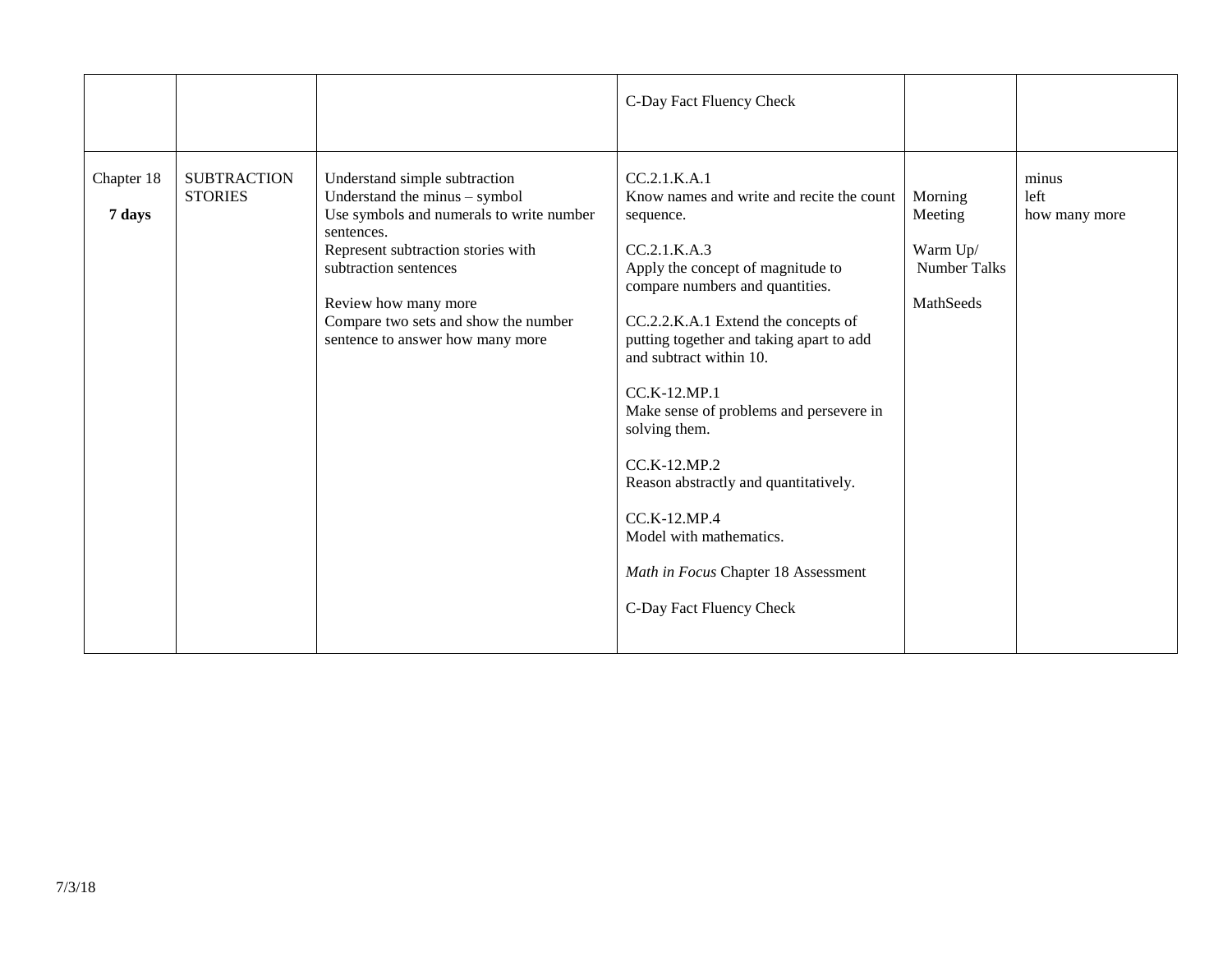| <b>May</b><br>Chapter 19 | <b>MEASUREMENT</b> | Review heavy, heavier, light, and lighter<br>Compare weights using nonstandard units<br>Compare containers according to capacity | CC.2.1.K.A.3<br>Apply the concept of magnitude to<br>compare numbers and quantities.                                                                                                                                                                                                                                                                                     | Morning<br>Meeting<br>Warm Up/ | heavy<br>heavier<br>light<br>lighter |
|--------------------------|--------------------|----------------------------------------------------------------------------------------------------------------------------------|--------------------------------------------------------------------------------------------------------------------------------------------------------------------------------------------------------------------------------------------------------------------------------------------------------------------------------------------------------------------------|--------------------------------|--------------------------------------|
|                          |                    | Use the terms holds more, holds less, and                                                                                        | CC.2.4.K.A.1                                                                                                                                                                                                                                                                                                                                                             | <b>Number Talks</b>            | holds more                           |
| 7 days                   |                    | hold the same amount                                                                                                             | Describe and compare attributes of length,<br>area, weight, and capacity of everyday                                                                                                                                                                                                                                                                                     | MathSeeds                      | holds less<br>hold the same amount   |
|                          |                    | Compare events according to duration                                                                                             | objects.                                                                                                                                                                                                                                                                                                                                                                 |                                | more time                            |
|                          |                    |                                                                                                                                  | CC.2.4.K.A.4<br>Classify objects and count the number of<br>objects in each category.<br>$CC.K-12.MP.1$<br>Make sense of problems and persevere in<br>solving them.<br>CC.K-12.MP.2<br>Reason abstractly and quantitatively.<br>$CC.K-12.MP.4$<br>Model with mathematics.<br>CC.K-12.MP.5<br>Use appropriate tools strategically.<br>Math in Focus Chapter 19 Assessment |                                | less time                            |
|                          |                    |                                                                                                                                  | C-Day Fact Fluency Check                                                                                                                                                                                                                                                                                                                                                 |                                |                                      |